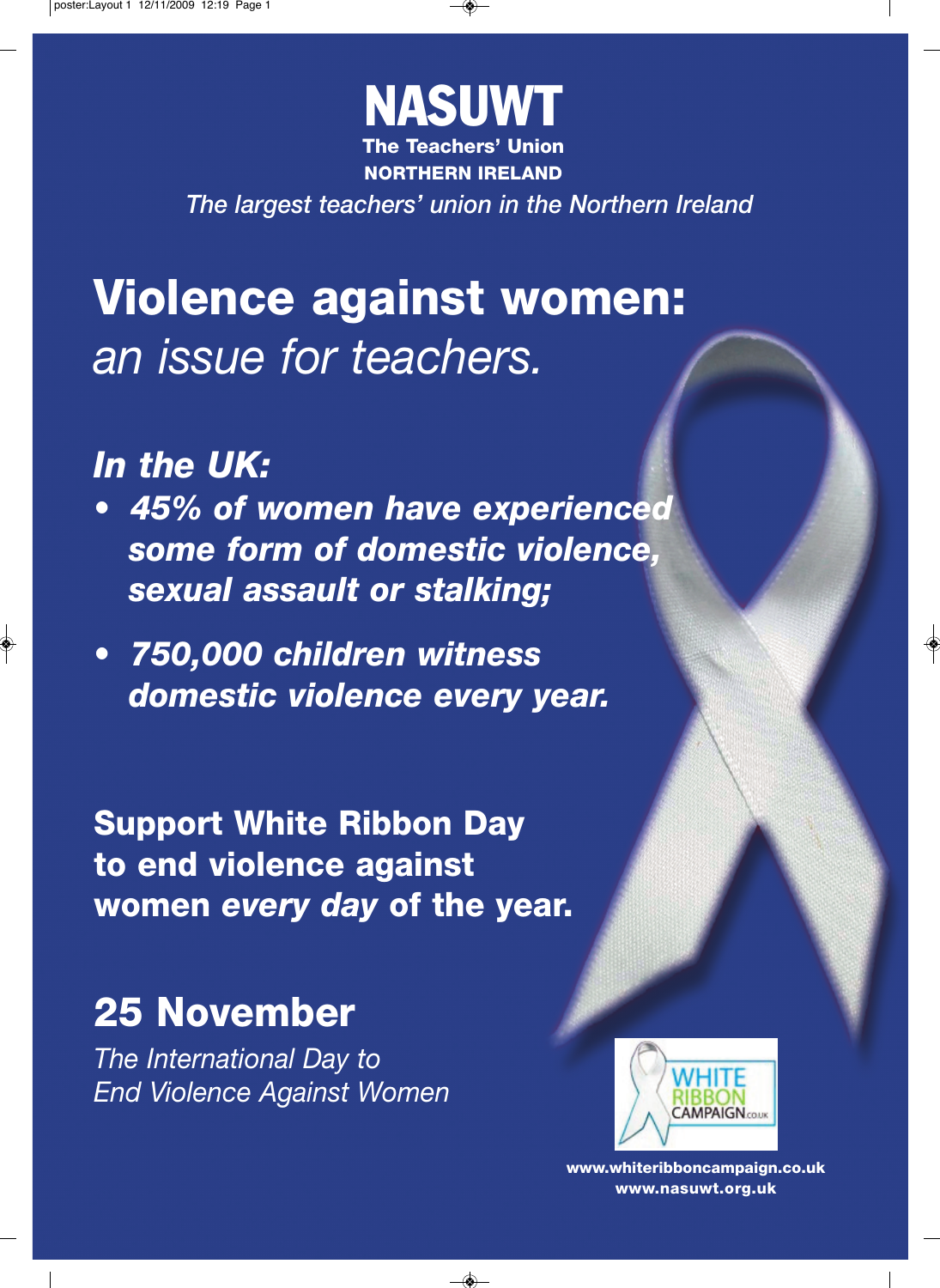

*The largest teachers' union in the UK*

## **Violence against women:**  *an issue for teachers.*

*In the UK:* 

 $\color{black}\blacklozenge$ 

- *45% of women have experienced some form of domestic violence, sexual assault or stalking;*
- *750,000 children witness domestic violence every year.*

**Support White Ribbon Day to end violence against women** *every day* **of the year.**

⋒

### **25 November**

*The International Day to End Violence Against Women*



 $\frac{1}{2}$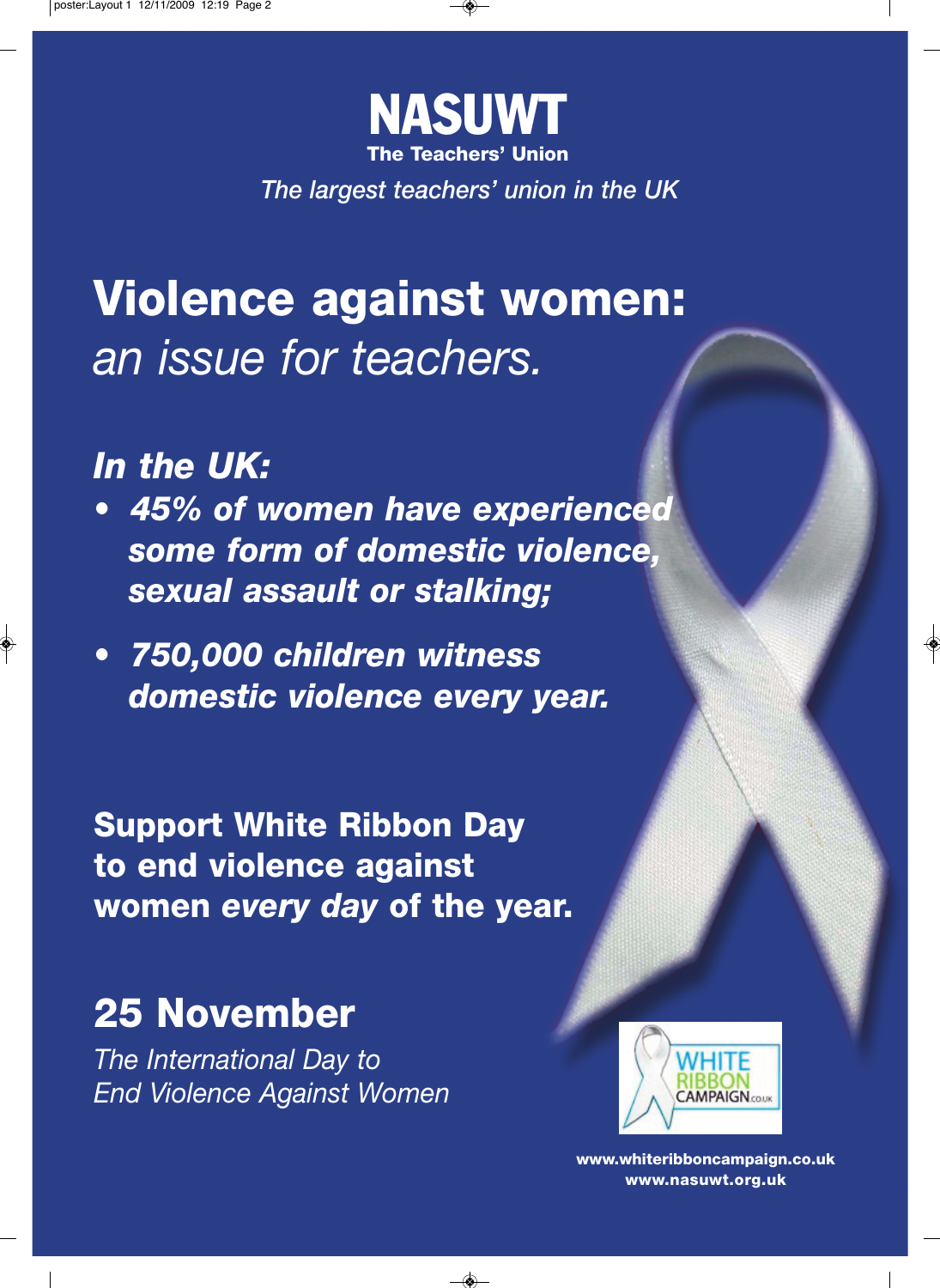

*The fastest growing teachers' union in Scotland*

 $\spadesuit$ 

# **Violence against women:**  *an issue for teachers.*

*In the UK:* 

 $\color{red} \blacklozenge$ 

- *45% of women have experienced some form of domestic violence, sexual assault or stalking;*
- *750,000 children witness domestic violence every year.*

**Support White Ribbon Day to end violence against women** *every day* **of the year.**

### **25 November**

*The International Day to End Violence Against Women*



 $\frac{1}{2}$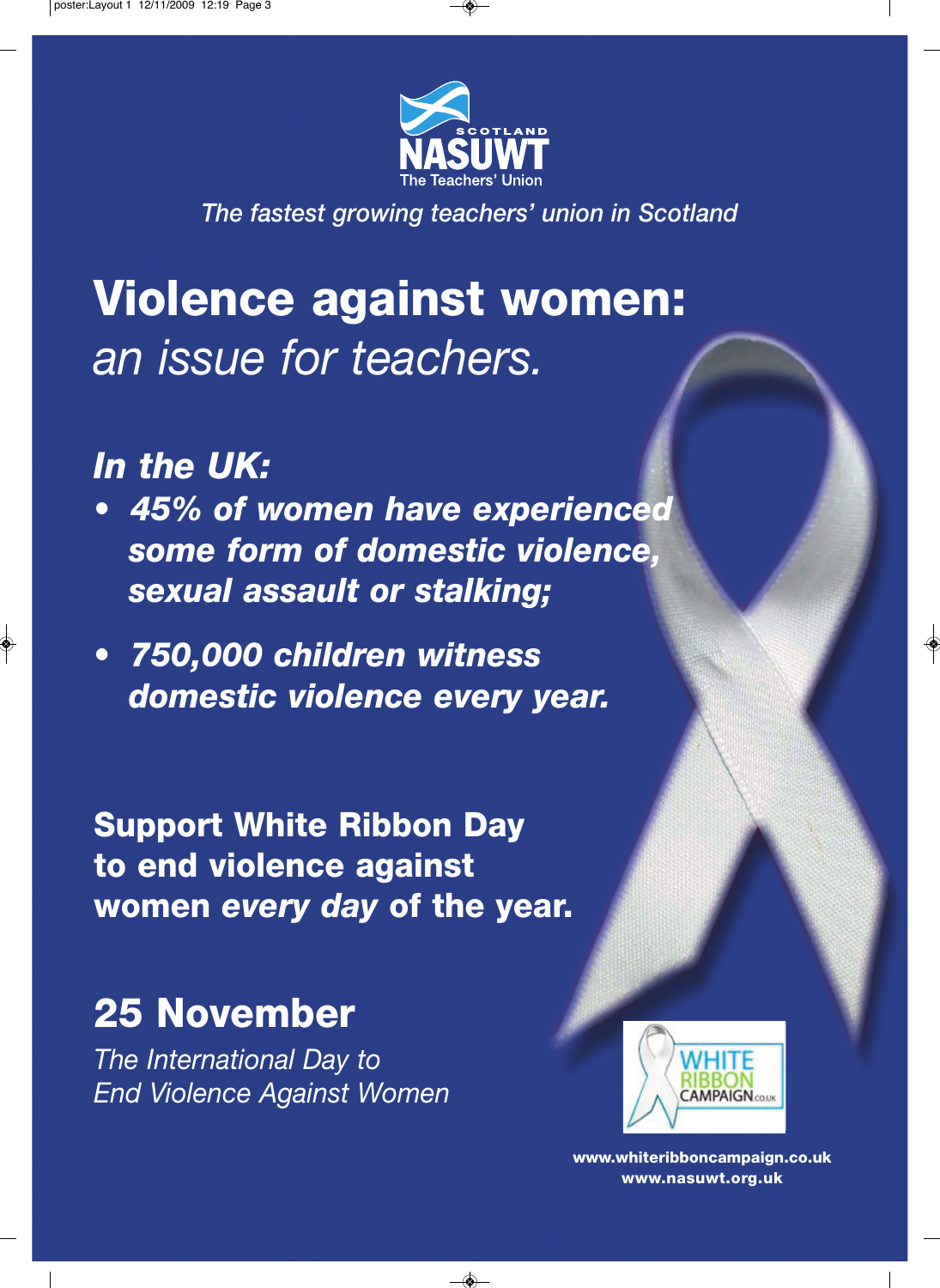

*The largest teachers' union in Wales and the UK*

 $\circledast$ 

# **Violence against women:**  *an issue for teachers.*

*In the UK:* 

 $\color{black}\blacklozenge$ 

- *45% of women have experienced some form of domestic violence, sexual assault or stalking;*
- *750,000 children witness domestic violence every year.*

**Support White Ribbon Day to end violence against women** *every day* **of the year.**

### **25 November**

*The International Day to End Violence Against Women*



 $\frac{1}{2}$